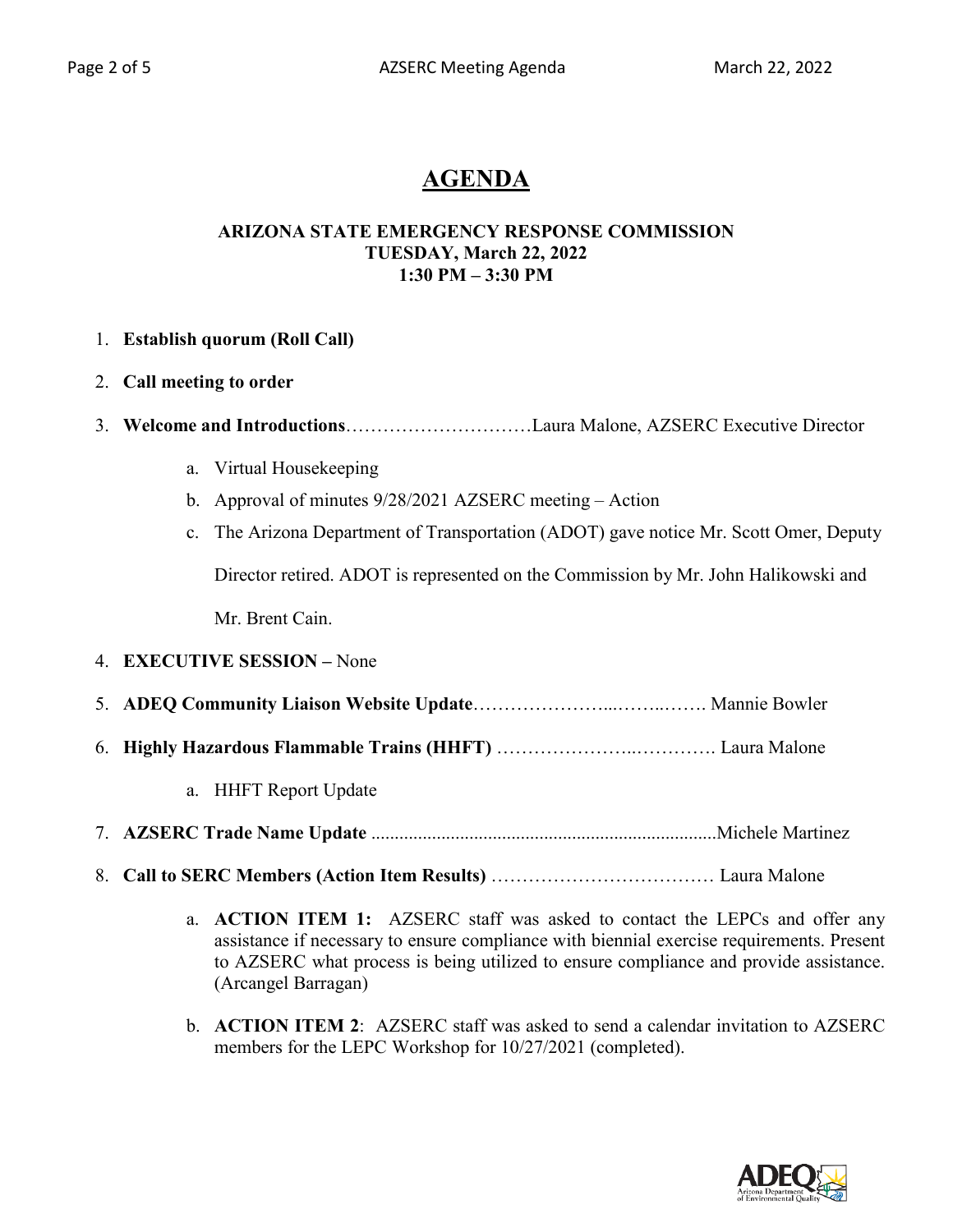All AZSERC members will be invited to all LEPC workshops moving forward. Next LEPC workshop is 3/23/2022 8am-5pm.

- c. **ACTION ITEM 3:** AZSERC staff was asked to send Emergency Response Plan forms with recommendations to AZSERC members. (Completed)
- d. **ACTION ITEM 4:** AZSERC staff was asked to prepare options for the commission to act on those LEPCs that are not compliant with A.R.S. Title 49, Chapter 1, Article 2. Should be sent to the commissioners prior to the next AZSERC meeting for their review. (This will be presented by Michele Martinez later on the Agenda.)
- e. **ACTION ITEM 5:** AZSERC staff to send a copy of the SR260 commodity flow study to Commissioner Cain. (Completed)

## 9. **SERC's Accomplishments .**.........................................................................................Laura Malone

| a. | Outreach |  |
|----|----------|--|
|    |          |  |

- b. Compliance
- c. Assistance
- d. Commodity Flow Study
- e. Statutory Compliance

### 10. **Local Emergency Planning Committees (LEPCs)…**……………………...…. Michele Martinez

- a. Voting Membership Applications Ratification Action
- b. LEPC Compliance Status
- c. Graham and Greenlee County LEPC Merger Action
- d. Emergency Response Plans (pursuant to A.R.S. 49-125) Action…. Dave Varela
- e. LEPC Bylaw Review Discussion

#### 11. **Hazardous Materials Emergency Preparedness (HMEP)**……………….... ...…Michele Martinez

- a. Status FY 2021/FY2022
- b. HMEP Grant opportunity for FY 2022-2024 (10/1/2022 through 9/30/2025)
- c. Regional Commodity Flow Study for Southern Arizona Update/Complete

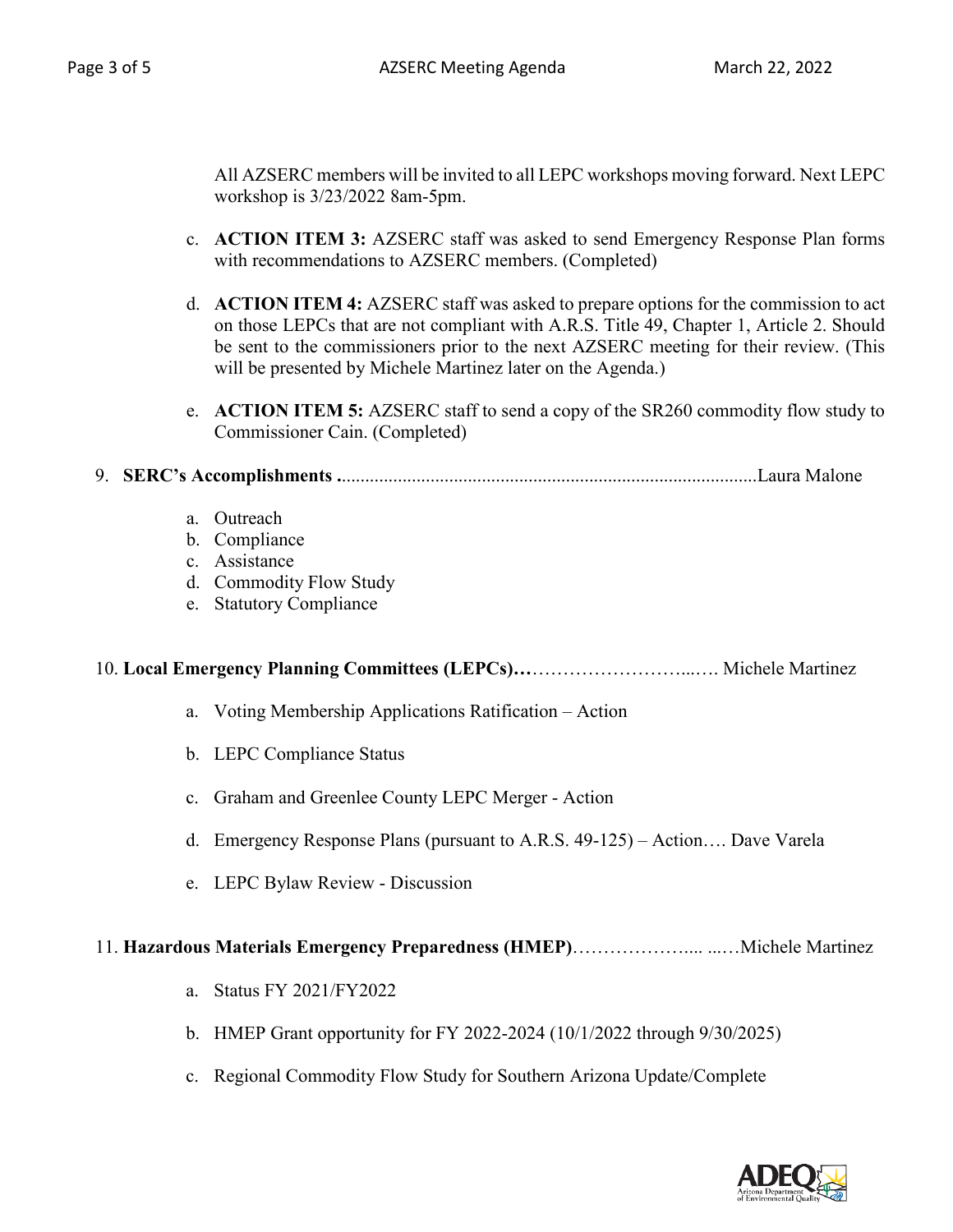| a. AWIA Workshop                 |  |  |  |
|----------------------------------|--|--|--|
| b. LEPC Outreach Program         |  |  |  |
|                                  |  |  |  |
| a. ERF Status                    |  |  |  |
|                                  |  |  |  |
| a. RY 2021/FY 2022 Enhancements  |  |  |  |
| b. RY 2021 Reporting year update |  |  |  |
| <b>15. Action Item Review</b>    |  |  |  |
| 16. Future Agenda Items          |  |  |  |
| 17. Call to the Public           |  |  |  |

18. **Proposed Date and Time of Next Meeting:** Tuesday, October 4, 2022 1:30 p.m. - 3:30 p.m.

## 19. **Adjournment -** Action

Note 1: ARS 38-431.01G Meetings shall be open to the public. A public body may make an open call to the public during a public meeting, subject to reasonable time, place and manner restrictions, to allow individuals to address the public body on any issue within the jurisdiction of the public body. Members of the public are requested to limit their comments to no more than five minutes. At the conclusion of an open call to the public, individual members of the public body may response to criticism made by those who have addressed the public body, may ask staff to review the matter or may as that a matter be put on a future agenda. However, members of the public body shall not discuss or take legal action on matters raised during an open call to the public unless the matters are properly noticed for discussion and legal action.

Note 2: Agenda items may be taken out of order.

Note 3: A copy of any material (agenda or other materials) may be requested by the public requires a records request through the ADEQ Records Center. Please go to http://www.azdeq.gov/records-center for further information.